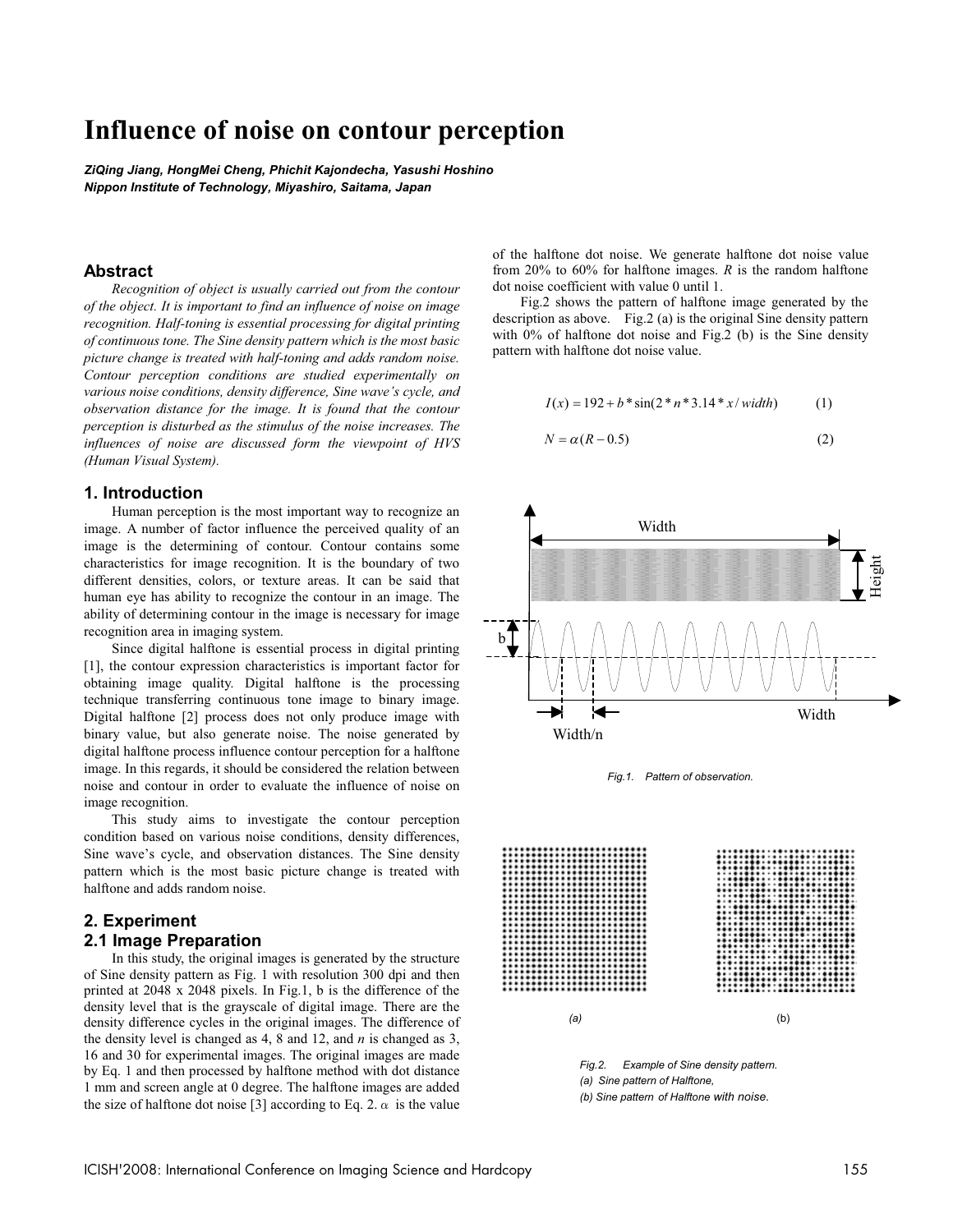#### 2.2 Experimentation

The observation experiments are carried out as shown in Fih.3. The observers are 10 students of Nippon Institute of Technology. The condition of an illumination level is 500Lux. There are observation distances between the sample picture and observer from 0.5m to 3m. Their perceptibility of the density level in noised images is examined.



Fig.3 Contour perception experiment.

#### 3. Results

# 3.1 The influence of a dependence on the density level difference.

Fig.4 shows the relation between the perception ratios against halftone dot noise value. The density level was greatly perceived in the halftone dot noise ratio of 0% at observation distance since 1m. The perception ratio of Sine density pattern tends to decrease when the halftone dot noise value increases. In addition, the difference of Sine density level affects the perception ratio of halftone dot noise. Fig.  $4(a)$  and (c) shows the effect of density level as the considering the perception ration at 20% of halftone dot noise. The result shows that perception ratio increases when the Sine density level increases. The perception ratio tends to increases when the observation distance increases as well as perception ration tens to decreases when % of halftone dot noise increases.

# 3.2 The influence of a dependence on the density cycles difference.

Fig.5 shows the relation between the perception ratios against Sine density cycle patterns. The result shows that the observation distance influences perception ratio when the Sine density cycle pattern at 3. The perception ratio at observation distance 0.5 m is the lowest at all % of halftone dot noise. The perception ratio tends to decrease when % of halftone dot noise increases at Sine density cycle 30. On the other hand, the density cycles 16 have a peak of perception.



Fia.4. Perception ratio dependence on noise. (a) Condition of frequency 30 and density difference 4. (b) Condition of frequency 30 and density difference 8, (c) Condition of frequency 30 and density difference 1.2.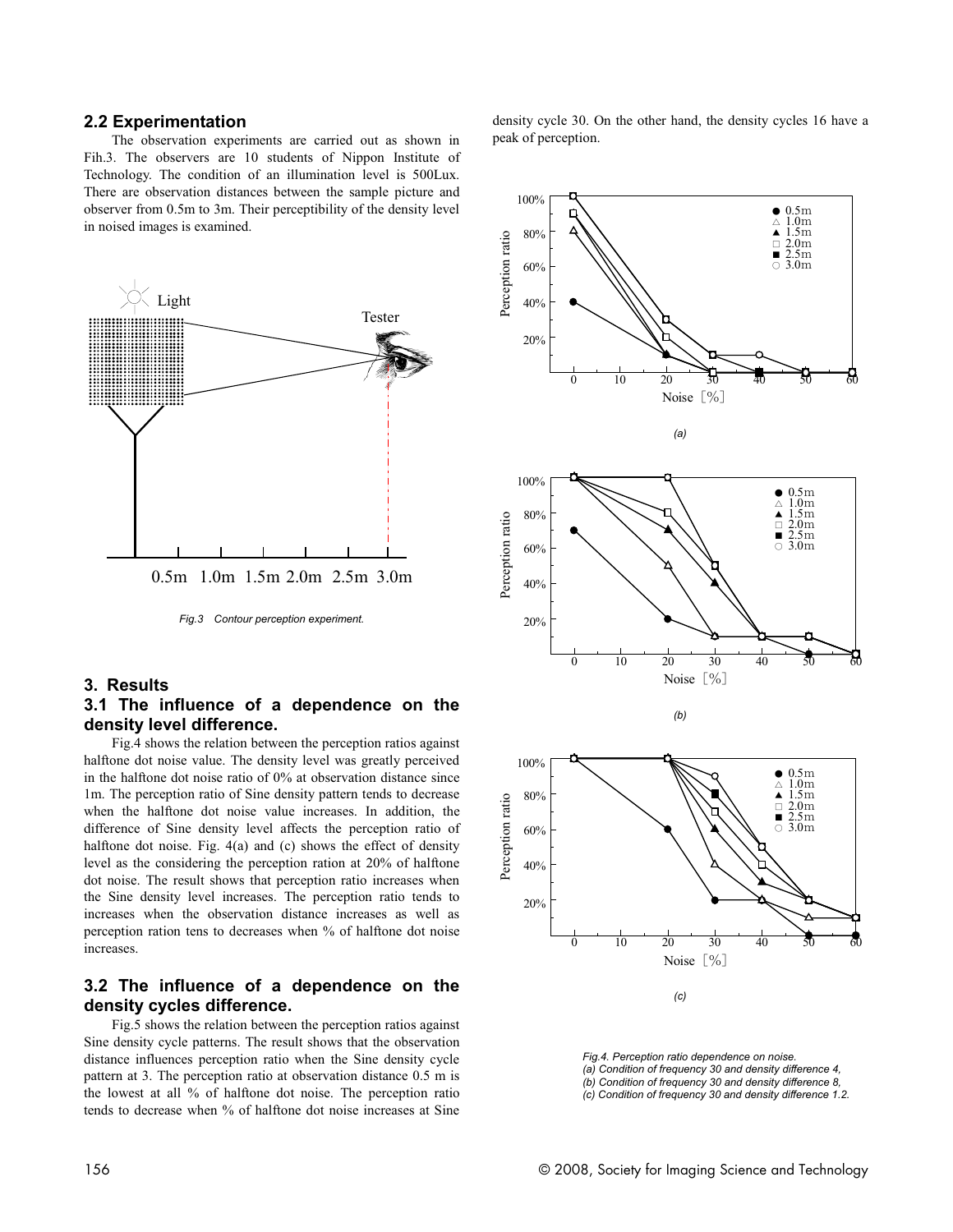

Fig.6 shows the relation between Discrete Fourier Transform of halftone frequency and Modulation Transfer Function of HVS. It shows the peak of respective of sine and halftone frequencies and MTF curve of HVS (human visual system) on the horizontal axis of the scale of cycle/degree from the eye. MTF curve is for understanding the stimulus strength of sine and half-tone dots. Fig. 6 (a) shows the halftone frequency at the density difference at 8 and Sine density cycle pattern at 16 with 0% of halftone dot noise. It is forecasted that halftone dots have certain stimulus strength in the observation distance of less than 2 m, and in more than 2 m the dot stimulus strength become week. Fig. 6 (b), which shows the result with 20% of halftone dot noise, shows the influence of halftone dot noise for the dot stimulus strength. Fig. 6 (c) and (d) shows the results in the same way. Fig.6 (a) and (c) contributes the evidence about Sine density cycle patterns from Fig.5 that the peak of perception from Sine density cycle pattern at 16 greater than the peak of perception from Sine density cycle pattern at 30.